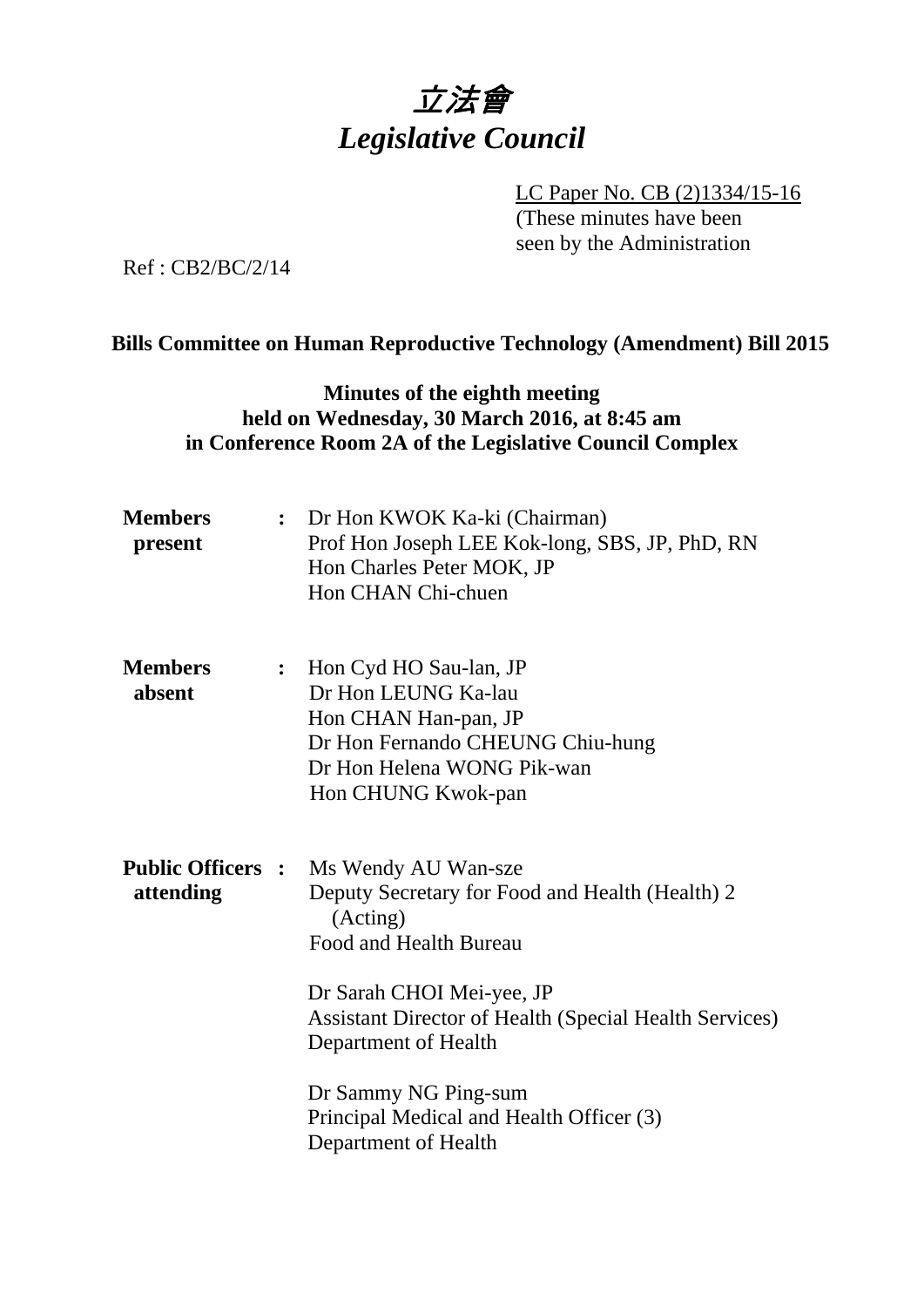|                               | Mr Jonathan LUK King-hang<br>Government Counsel<br>Department of Justice                           |
|-------------------------------|----------------------------------------------------------------------------------------------------|
| <b>Clerk</b> in<br>attendance | : Ms Maisie LAM<br>Chief Council Secretary (2) 5                                                   |
| <b>Staff</b> in<br>attendance | : Mr Kelvin LEE<br>Senior Assistant Legal Adviser 3<br>Ms Priscilla LAU<br>Council Secretary (2) 5 |
|                               | Ms Louisa YU<br>Legislative Assistant (2) 5                                                        |

Action

### **I. Meeting with the Administration**

[LC Paper Nos. CB(2)1188/14-15(06), CB(2)2153/14-15(01), CB(2)90/15-16(01), CB(2)521/15-16(01) to (02), CB(2)1057/15-16(01) and CB(3)493/14-15]

The Bills Committee deliberated (index of proceedings attached at **Annex**).

2. The Bills Committee considered the latest draft Committee stage amendments ("CSAs") proposed by the Administration as set out in the Annex to LC Paper No. CB(2)1057/15-16(01).

3. The Bills Committee noted that the word "private" in the proposed new section 15A(3)(c) of the Human Reproductive Technology Ordinance (Cap. 561) would be given its ordinary dictionary meaning which included "belonging to or for the use of one particular person or group of people only", "not connected with one's work or official position" and "relating to or denoting a transaction between individuals and not involving commercial organizations" according to the Oxford Dictionary. Hence, posts on social media platforms which were of the above nature would fall under the expression "private correspondence" under the proposed new section  $15A(3)(c)$ , even when the sharing or privacy setting of the personal user account concerned was set as "Public". The Bills Committee also noted the Administration's explanation that the new section  $15A(3)(c)$  had to be read in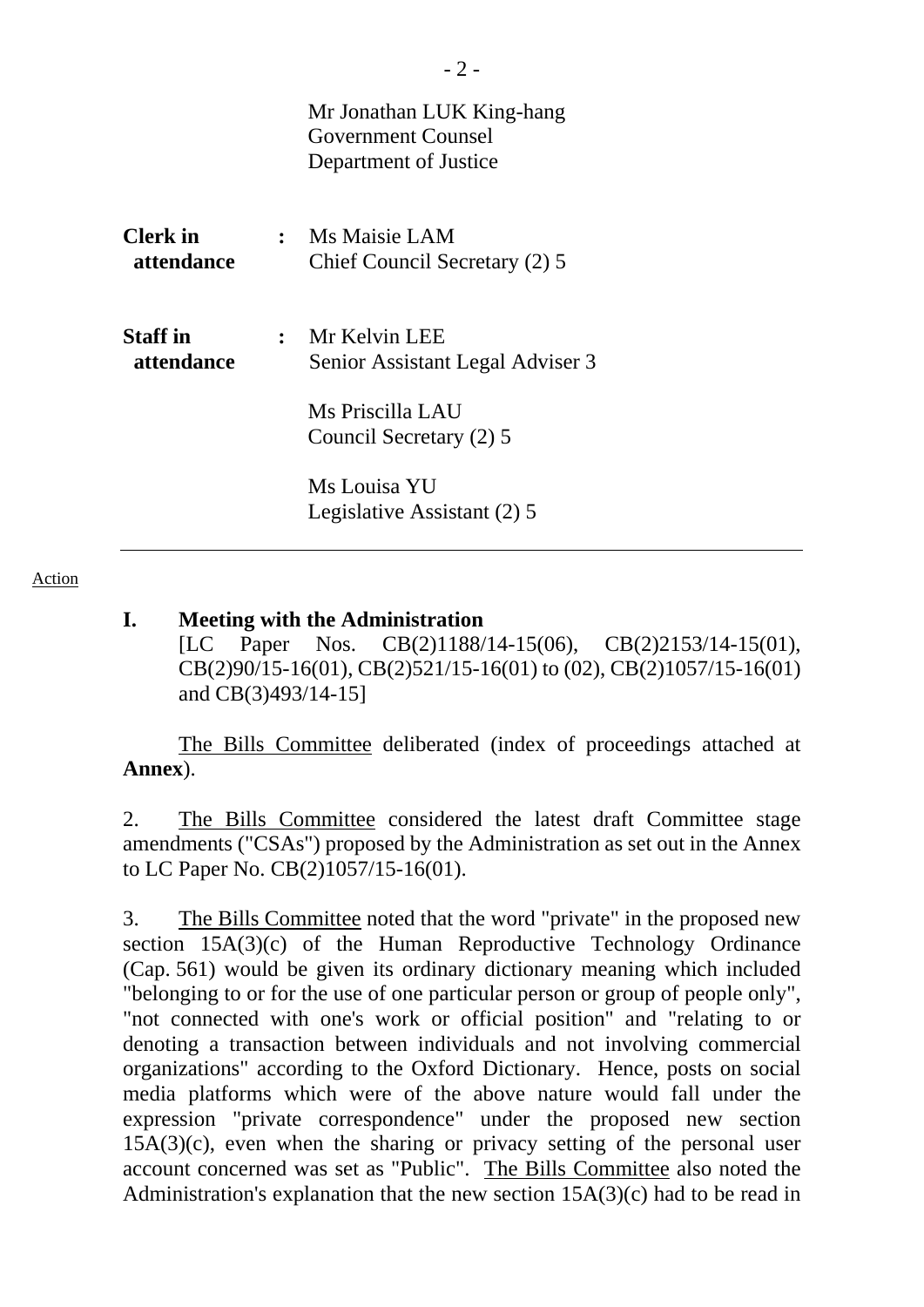Action

conjunction with the new section  $15A(4)(a)$ , which stated the condition that such correspondence was not "published or distributed in the course of a business of promoting sex selection services".

Admin 4. Against the above, the Administration was requested to refine the drafting of the proposed new section  $15A(3)(c)$  to make clear the legislative intent that in proceedings for an offence under the proposed new section 15A(1), it was also a defence for the accused to prove that the advertisement concerned was contained in a post on a social media platform of the above private nature, unless the correspondence was published or distributed in the course of a business of promoting sex selection services, or the advertisement was accessible through a hyperlink provided in the correspondence and the person charged with the offence devised the contents of the advertisement or selected, added to, modified or otherwise exercised control over the contents of the advertisement.

> 5. The Bills Committee noted that subject to the response to be provided by the Administration under paragraph 4 above, Mr CHAN Chi-chuen had indicated his intention to move CSAs to improve the drafting of the proposed new section 15A(3)(c) to better reflect the above legislative intent. The Chairman suggested that a decision would be made at the next meeting on whether the CSAs so proposed, if any, should be moved in the name of the Bills Committee. Members did not raise any objection.

# **II. Any other business**

6. The Bills Committee agreed to hold the next meeting on Monday, 18 April 2016, at 9:00 am to consider the draft CSAs to be proposed by the Administration and/or individual members.

7. The Chairman invited members who intended to propose CSAs to the Bill and wished their CSAs to be considered by the Bills Committee to forward such CSAs to the Secretariat as soon as practicable for the consideration of the Bills Committee at the next meeting.

8. There being no other business, the meeting ended at 9:35 am.

Council Business Division 2 Legislative Council Secretariat 20 April 2016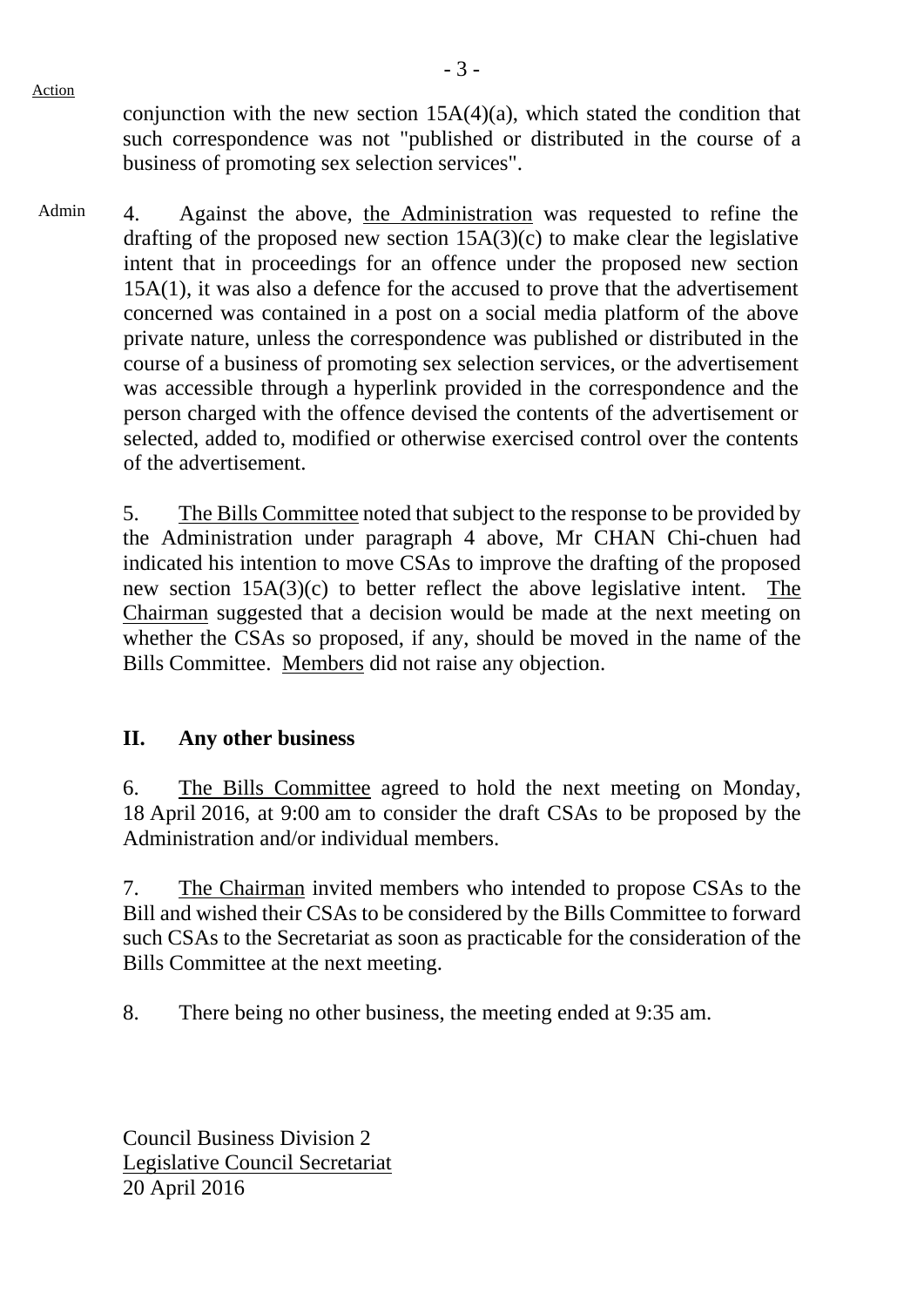# **Proceedings of the eighth meeting of the Bills Committee on Human Reproductive Technology (Amendment) Bill 2015 held on Wednesday, 30 March 2016, at 8:45 am in Conference Room 2A of the Legislative Council Complex**

| <b>Time</b><br>marker                          | <b>Speaker</b>                                  | Subject(s)/Discussion                                                                                                                                                                                                                                                                                                                                                                                                                                                                                                                                                                                                                                                                                                                                                                                                                                                                                                                                                                                                                                                                                                                                                                                                                                                                                                                                                                                                                                                                                                                                                                                                                                                                                                                                                                                                                                                                                                                                                                                 | <b>Action</b><br>required |
|------------------------------------------------|-------------------------------------------------|-------------------------------------------------------------------------------------------------------------------------------------------------------------------------------------------------------------------------------------------------------------------------------------------------------------------------------------------------------------------------------------------------------------------------------------------------------------------------------------------------------------------------------------------------------------------------------------------------------------------------------------------------------------------------------------------------------------------------------------------------------------------------------------------------------------------------------------------------------------------------------------------------------------------------------------------------------------------------------------------------------------------------------------------------------------------------------------------------------------------------------------------------------------------------------------------------------------------------------------------------------------------------------------------------------------------------------------------------------------------------------------------------------------------------------------------------------------------------------------------------------------------------------------------------------------------------------------------------------------------------------------------------------------------------------------------------------------------------------------------------------------------------------------------------------------------------------------------------------------------------------------------------------------------------------------------------------------------------------------------------------|---------------------------|
| Agenda item I: Meeting with the Administration |                                                 |                                                                                                                                                                                                                                                                                                                                                                                                                                                                                                                                                                                                                                                                                                                                                                                                                                                                                                                                                                                                                                                                                                                                                                                                                                                                                                                                                                                                                                                                                                                                                                                                                                                                                                                                                                                                                                                                                                                                                                                                       |                           |
| $000120 -$<br>000403                           | Chairman                                        | Opening remarks                                                                                                                                                                                                                                                                                                                                                                                                                                                                                                                                                                                                                                                                                                                                                                                                                                                                                                                                                                                                                                                                                                                                                                                                                                                                                                                                                                                                                                                                                                                                                                                                                                                                                                                                                                                                                                                                                                                                                                                       |                           |
| $000404 -$<br>000630                           | Chairman<br>Admin                               | Briefing by the Administration on its response to issues raised at<br>the meeting on 12 January 2016 and its revised set of draft<br>Committee stage amendments ("CSAs") to the Human<br>Reproductive Technology (Amendment) Bill 2015 ("the Bill")<br>[LC Paper No. CB(2)1057/15-16(01)].                                                                                                                                                                                                                                                                                                                                                                                                                                                                                                                                                                                                                                                                                                                                                                                                                                                                                                                                                                                                                                                                                                                                                                                                                                                                                                                                                                                                                                                                                                                                                                                                                                                                                                            |                           |
| $000631 -$<br>001859                           | Chairman<br>SALA3<br>Mr CHAN Chi-chuen<br>Admin | The Legal Adviser to the Bills Committee's concern that it was<br>uncertain as to whether social media platform (such as Facebook)<br>and mobile applications would fall under the term "website" in<br>the newly added proposed new section $15A(8)$ of the Human<br>Reproductive Technology Ordinance (Cap. 561) ("HRTO"), which<br>sought to provide protection for administrators of discussion<br>forum on the Internet and webpage hosts who had no control on<br>what other persons might post on the openly assessable platform<br>under their ownership, management or control.<br>Mr CHAN Chi-chuen's concern about whether hyperlinks and<br>posts posted on a social network (e.g. Facebook, Twitter and<br>Weibo), where the sharing setting of the user account concerned<br>was set to "Public", would be regarded as private correspondence<br>under the proposed new section $15A(3)(c)$ of HRTO.<br>The Chairman's view that, apart from providing under the<br>proposed new section $15A(3)(c)$ a defence for those sex selection<br>services advertisements contained in a private correspondence<br>and an exception under the proposed new section $15A(8)$ for<br>those persons who owned, managed or controlled a website<br>which was used by other persons to effect the publication or<br>distribution of such advertisements, the legislation should also<br>provide protection for information or advertisements shared on<br>social media platforms and mobile applications by a person who<br>did not intend to contravene the new offence under the proposed<br>new section $15A(1)$ of HRTO.<br>The Administration's advice that:<br>there was no legal definition for the term "website". Hence,<br>(a)<br>any location connected to the Internet, including social<br>media platforms and mobile applications, would fall under<br>the term "website" in the proposed new section $15A(8)$ ;<br>in the absence of a definition, the word "private" would be<br>(b) |                           |
|                                                |                                                 | given its ordinary dictionary meaning. According to the                                                                                                                                                                                                                                                                                                                                                                                                                                                                                                                                                                                                                                                                                                                                                                                                                                                                                                                                                                                                                                                                                                                                                                                                                                                                                                                                                                                                                                                                                                                                                                                                                                                                                                                                                                                                                                                                                                                                               |                           |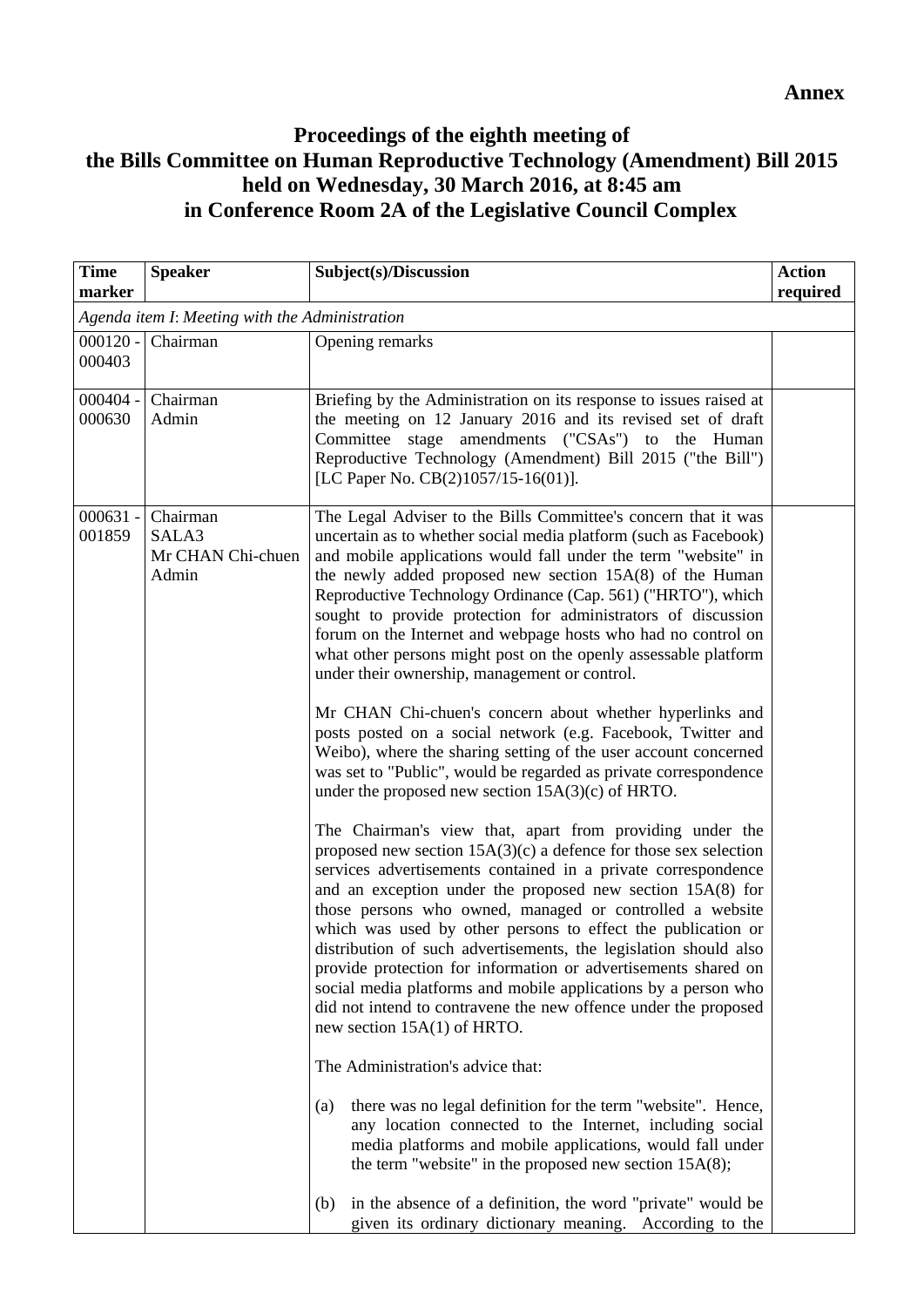| <b>Time</b>          | <b>Speaker</b>                                  | Subject(s)/Discussion                                                                                                                                                                                                                                                                                                                                                                                                                                                                                                                                                                                                                                                                                                                                                                                                                                                                                                                                                                                                                                                                                                                                                                                                                                                                                                                                                                                                                                                                                                                                                                                                                                                                                                                                                                                                                                                                                                        | <b>Action</b> |
|----------------------|-------------------------------------------------|------------------------------------------------------------------------------------------------------------------------------------------------------------------------------------------------------------------------------------------------------------------------------------------------------------------------------------------------------------------------------------------------------------------------------------------------------------------------------------------------------------------------------------------------------------------------------------------------------------------------------------------------------------------------------------------------------------------------------------------------------------------------------------------------------------------------------------------------------------------------------------------------------------------------------------------------------------------------------------------------------------------------------------------------------------------------------------------------------------------------------------------------------------------------------------------------------------------------------------------------------------------------------------------------------------------------------------------------------------------------------------------------------------------------------------------------------------------------------------------------------------------------------------------------------------------------------------------------------------------------------------------------------------------------------------------------------------------------------------------------------------------------------------------------------------------------------------------------------------------------------------------------------------------------------|---------------|
| marker               |                                                 | Oxford Dictionary, "private" meant "belonging to or for the<br>use of one particular person or group of people only", "not<br>connected with one's work or official position" and<br>"relating to or denoting a transaction between individuals<br>and not involving commercial organizations". Under the<br>proposed new section $15A(9)$ (re-numbered from section<br>$15A(8)$ of the previous set of draft CSAs proposed by the<br>Administration as set out in LC Paper No. CB(2)521/15-<br>16(02)), "correspondence" included correspondence in<br>electronic form, and thereby included social media<br>platforms and mobile applications; and<br>the drafting of subsections $(3)$ and $(4)$ of the proposed new<br>(c)<br>section 15A would enable the application of the defence to,<br>among others, all private correspondence, except for<br>correspondence published or distributed in the course of a<br>business of promoting sex selection services, or<br>advertisement accessible through a hyperlink provided in<br>the correspondence and the person charged with the offence<br>devised the contents of the advertisement or selected, added<br>to, modified or otherwise exercised control over the<br>contents of the advertisement as specified under the<br>proposed new section $15A(4)(a)$ and (b) of HRTO.<br>Mr CHAN Chi-chuen's<br>enquiry,<br>response<br>to<br>the<br>In.<br>Administration's affirmation that the proposed new section<br>$15A(8)(b)$ of HRTO would not impose a responsibility on<br>administrators of discussion forum on the Internet and webpage<br>hosts to actively monitor whether there were any sex selection<br>services advertisement on their platforms. As long as they had<br>removed such advertisement as soon as practicable after they<br>were aware of or informed of the publication or distribution, they<br>would not be held liable for the offence. | required      |
| $001900 -$<br>003144 | Chairman<br>Mr CHAN Chi-chuen<br>Admin<br>SALA3 | Mr CHAN Chi-chuen's view that the expression "private<br>correspondence" in the proposed new section $15A(3)(c)$ of<br>HRTO could not clearly reflect the legislative intent; and his<br>suggestions to add the element "publishing or distributing the<br>advertisement publicly in any manner", or using the expression<br>"non-business correspondence" or "personal correspondence" in<br>the aforesaid section so as to ease the concern of members of the<br>public on the application of the proposed defence to public posts<br>posted on the social media platforms.<br>At the invitation of the Chairman, the Legal Adviser to the Bills<br>Committee's remarks that the meaning of the word "private" in<br>the expression "private correspondence" might be ambiguous<br>when interpreted in the context of "private versus public".<br>Consideration could be given to replacing "private" with "non-<br>business" or "non-commercial".<br>The Administration's response that:<br>the use of the expression "private correspondence" in the<br>(a)<br>proposed new section $15A(3)(c)$ could achieve a proper<br>balance between protecting the freedom of communication                                                                                                                                                                                                                                                                                                                                                                                                                                                                                                                                                                                                                                                                                                                                        |               |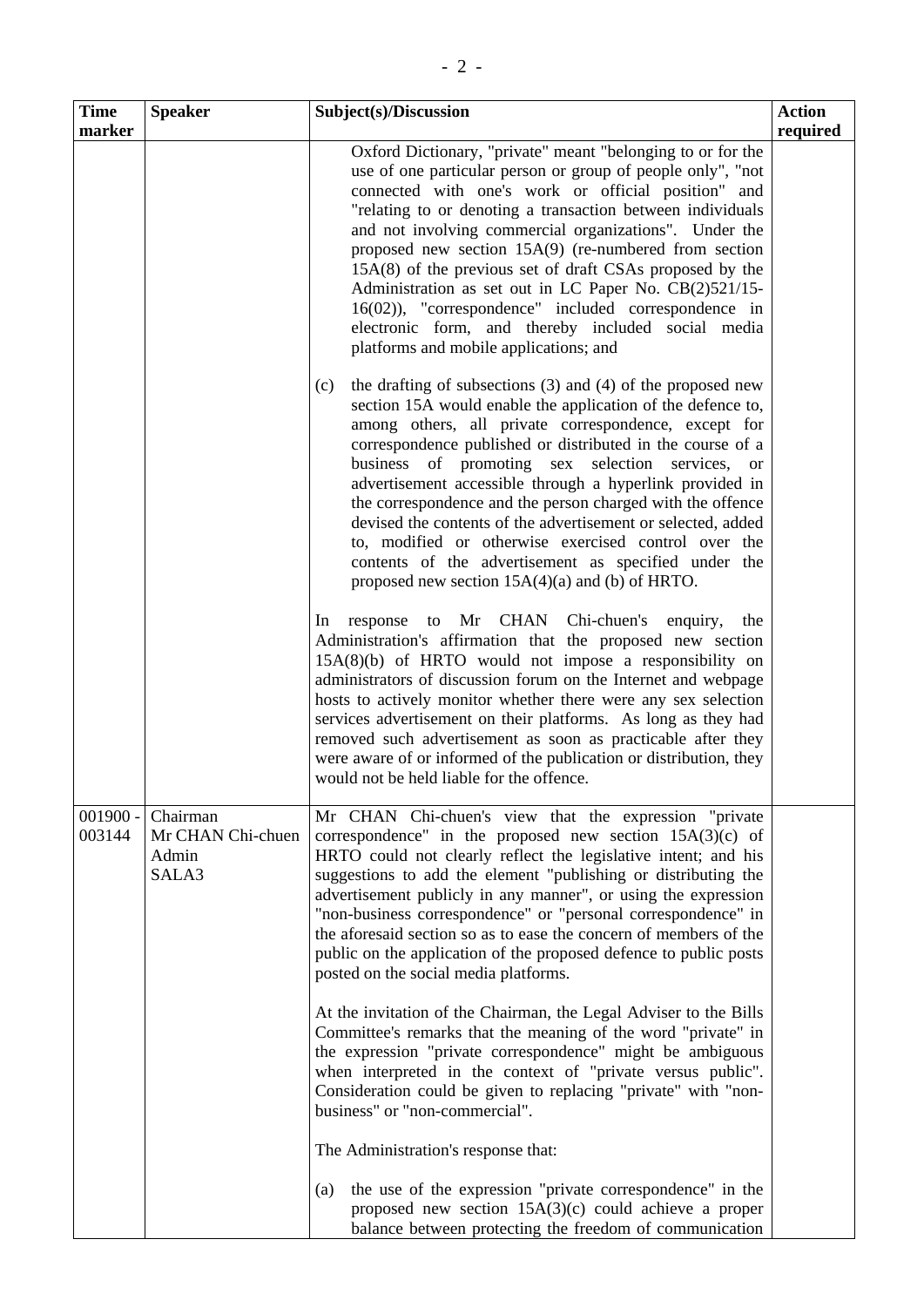| <b>Time</b>          | <b>Speaker</b>                         | Subject(s)/Discussion                                                                                                                                                                                                                                                                                                                                                                                                                                                                                                                                                                                                                                                                                                                                                                                                                                                                                                                                                                    | <b>Action</b> |
|----------------------|----------------------------------------|------------------------------------------------------------------------------------------------------------------------------------------------------------------------------------------------------------------------------------------------------------------------------------------------------------------------------------------------------------------------------------------------------------------------------------------------------------------------------------------------------------------------------------------------------------------------------------------------------------------------------------------------------------------------------------------------------------------------------------------------------------------------------------------------------------------------------------------------------------------------------------------------------------------------------------------------------------------------------------------|---------------|
| marker               |                                        | of members of the public and holding those persons<br>involved in the business of promoting sex selection services<br>liable;                                                                                                                                                                                                                                                                                                                                                                                                                                                                                                                                                                                                                                                                                                                                                                                                                                                            | required      |
|                      |                                        | it should be noted that the dictionary meaning of "personal"<br>(b)<br>was narrower than that of "private", as the former meant<br>"belonging to or affecting a particular person rather than<br>anyone else" according to the Oxford Dictionary; and                                                                                                                                                                                                                                                                                                                                                                                                                                                                                                                                                                                                                                                                                                                                    |               |
|                      |                                        | to replace the word "private" in the proposed new section<br>(c)<br>$15A(3)(c)$ with "non-business" would have the effect of<br>limiting the application of the defence to correspondence<br>which involved no financial gain or loss, irrespective of<br>whether the business concerned was for promoting sex<br>selection services or not.                                                                                                                                                                                                                                                                                                                                                                                                                                                                                                                                                                                                                                             |               |
| $003145 -$<br>003301 | Chairman<br>Admin<br>SALA3             | In response to the Chairman's enquiry as to whether the word<br>"website" in the proposed new section 15A(8) of HRTO should<br>be replaced by "internet platform" so as to expand the coverage<br>of the exception, the Administration's reiteration that the<br>dictionary meaning of "website" meant "a location connected to<br>the Internet that maintains one or more pages on the World Wide<br>Web". As such, the word "website" covered various online<br>platforms including, among others, social media platforms and<br>mobile applications.                                                                                                                                                                                                                                                                                                                                                                                                                                  |               |
|                      |                                        | The Legal Adviser to the Bills Committee's remarks that if the<br>Bill was passed, it would be for the court to interpret the<br>provision and decide whether a particular online platform fell<br>into the meaning of "website".                                                                                                                                                                                                                                                                                                                                                                                                                                                                                                                                                                                                                                                                                                                                                        |               |
| $003302 -$<br>004314 | Chairman<br>Mr CHAN Chi-chuen<br>Admin | The Chairman and Mr CHAN Chi-chuen's enquiry as to whether<br>the Bill could provide, as for the case of administrators of<br>discussion forum on the Internet and webpage hosts, an<br>exemption (instead of a defence to a charge under the proposed<br>new section $15A(1)$ for sex selection services advertisements<br>contained in a private correspondence.                                                                                                                                                                                                                                                                                                                                                                                                                                                                                                                                                                                                                       |               |
|                      |                                        | The Administration's explanation that the purpose of the<br>proposed new section $15A(3)(c)$ and $15A(4)(a)$ was to provide a<br>defence for a person charged under the proposed new section<br>15A(1) for knowingly published or distributed an advertisement<br>promoting sex selection services, or caused the advertisement to<br>be published or distributed, to prove that the advertisement was<br>contained in a private correspondence which was not published<br>or distributed in the course of a business of promoting sex<br>selection services. The purpose of the proposed new section<br>15A(8) was to provide an exception for, among others,<br>administrators of discussion forum on the Internet and webpage<br>hosts who did not have the actus reus and mens rea to publish or<br>distribute the advertisement on the website owned, managed or<br>controlled by them. Hence, the two circumstances should be<br>dealt with separately under different provisions. |               |
|                      |                                        | The Chairman and Mr CHAN Chi-chuen's reiteration of their<br>concern over the use of the expression "private correspondence";                                                                                                                                                                                                                                                                                                                                                                                                                                                                                                                                                                                                                                                                                                                                                                                                                                                            |               |